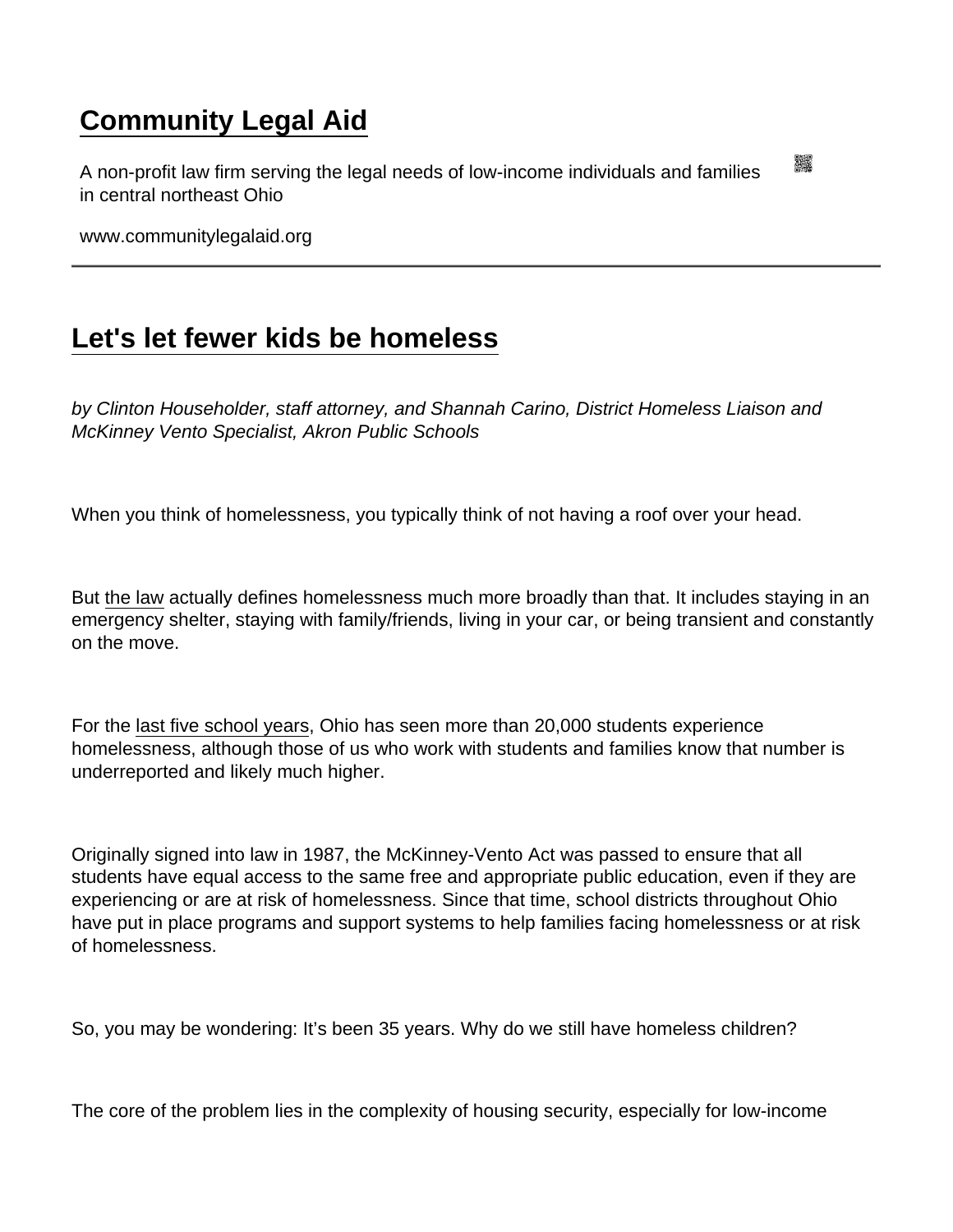populations. It's a carefully constructed web of income stability, health and safety, and education and access that create an environment where families can find a true home.

The easiest way to understand the issue is by sharing an example. Shayla\* is a woman we are working with who has been struggling with chronic homelessness. She had some prior issues with public housing. She can't get utilities in her name because of past-due utility bills and shutoff notices. She's been working for \$9.50 an hour at a local convenience store, even though she has a medical condition to where she really shouldn't be standing for long periods of time like her job requires her to do. But she has applied for and been denied disability and can't figure out the appeals process on her own, so against her doctor's wishes, she works. She hasn't received any tax refunds since 2018 because of a problem with her IRS record, which means she also didn't receive her federal stimulus checks during the pandemic. And last month, her landlord raised the rent on her by 25%.

Here is a person who is trying her best, but is shut out of burdensome, administrative systems that are virtually impossible to navigate on your own.

And it's not just her who suffers. It's her children.

When it comes to homelessness, children are often subjected to the realities that their parents or guardians face. So if the parents are negatively impacted by systems that they did not design and can't navigate, the kids are automatically set up to fail. They become collateral damage.

The fact is, for millions of Americans living paycheck to paycheck, housing stability is a delicate balance that can tip if just one factor shifts unexpectedly. It doesn't take much for families to end up being chronically homeless. It seems like they'll never get out of it, because there's just too much to overcome.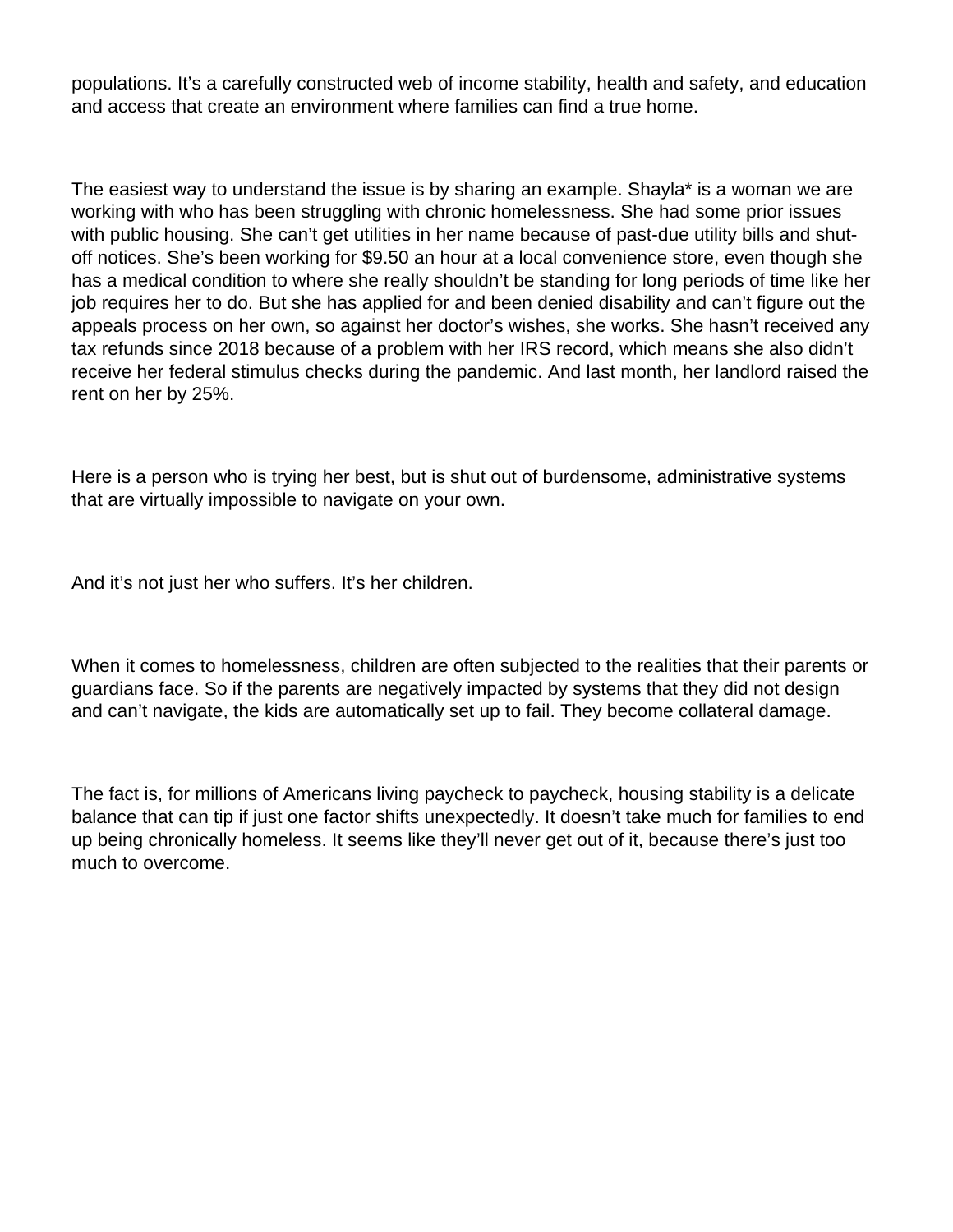What's worse is that it can carry long-term effects for children. Children who move multiple times each year are more likely to have [chronic health conditions](https://www.healthypeople.gov/2020/topics-objectives/topic/social-determinants-health/interventions-resources/housing-instability#:~:text=Housing instability may impact some,negative health outcomes in children.&text=Children who move frequently are,conditions and poor physical health.) and poor health outcomes, are less likely to have health insurance, are more likely to struggle with [substance abuse](https://www.samhsa.gov/homelessness-programs-resources/hpr-resources/youth) and self-harm or suicidal thoughts, have a higher chance of having a learning disability, and are less likely to advance academically or even graduate. They're also more likely to witness violence. All these adverse events stack against them and cause them to start out behind their peers, making it difficult, if not impossible, for them to catch up.

Experiencing homelssness is traumatic enough. No one should have to go it alone.

One way to combat these issues is by forging partnerships between school homeless liaisons and legal aid organizations.

It may not seem obvious, but all the issues we identified with Shayla have legal solutions:

The past public housing issues? A housing attorney can try to find a resolution and get her back into affordable housing.

The unpayable past-due utility bills? A bankruptcy can give her a fresh start.

Disability denial? A legal advocate can help her through the appeals process.

Tax issues? A tax attorney can help resolve her issues with the IRS.

Rent hike? A housing attorney can review her lease to see if her landlord's decision was legal.

And the best part of this partnership is this: while the legal aid attorneys are hard at work dealing with issues that you may need a law license to resolve, the school's McKinney Vento liaisons can focus on what they do best - devoting their time and energy to wrap around supports to help keep the kids engaged in school.

As poverty law experts, legal aid advocates are important and unique resources for anyone facing homelessness. So it seems like a natural partnership and resource for school personnel working with at-risk families.